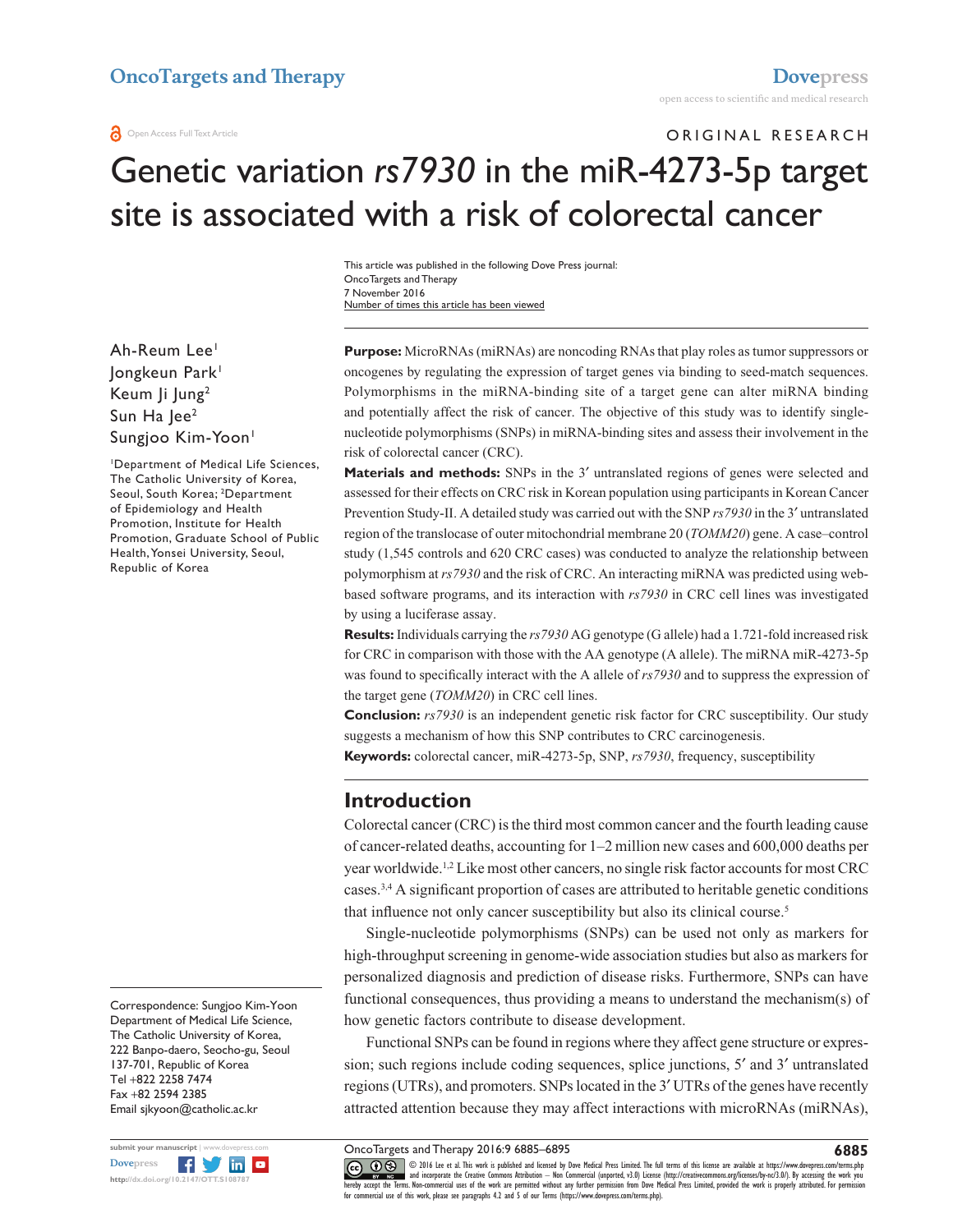whose relationship with tumorigenesis is currently a hot topic of research.<sup>6,7</sup>

miRNAs affect gene expression by binding to the 3′ UTR of the target mRNA through a seed-match region, leading to translational repression or cleavage of the target mRNA. The same mRNA can be regulated by more than one miRNA, and one miRNA can target and regulate the levels of numerous mRNAs. Thus, functional variations such as SNPs located in the miRNA seed-match region can affect binding affinity of miRNAs to target mRNAs causing differential regulation of target gene expression and alter many molecular pathways simultaneously. As some of these pathways may be associated with tumorigenesis,<sup>8</sup> the interaction between miRNAs and SNP-bearing seed-match sequences can eventually affect individual's cancer risk and can be used for prognostic prediction. A number of such miRNA–SNP pairs have been found for various cancers and some of those are as follows: pre-miR-146a–*rs2910164* for thyroid cancer;9 miR-107–*rs2296616* and miR-146a–*rs2910164* for gastric cancer;<sup>10,11</sup> miR-199a– *rs2057482* for pancreatic cancer;12 miR-196a-2–*rs11614913*, miR-520a–*rs141178472*, and miR-27a–*rs895819* for CRC;<sup>13-15</sup> miR-196a– $rs11614913$  for lung cancer;<sup>16</sup> and miR-125b–*rs1434536* for breast cancer.17

In this study, we sought to find the SNPs that are located in the 3′ UTRs of genes and to assess their effects on susceptibility to CRC. Among the identified SNPs, we further investigated the relationship between *rs7930* and the putative interacting miRNA miR-4273-5p. We demonstrated that this SNP located in the 3′ UTR changed the expression of the target gene, which may affect CRC risk of an individual.

# **Materials and methods** Cell culture

Human colorectal carcinoma cell lines (DLD1, HCT-116, SW620, SNUC4, SNUC5, and LoVo) were cultured in RPMI-1640 medium supplemented with 10% fetal bovine serum (FBS) and 100 U/mL penicillin and streptomycin. CCD18CO, a human colon fibroblast cell line, was cultured in minimum essential medium with 10% FBS and 100 U/mL penicillin and streptomycin. Cells were grown in a 37°C incubator with  $5\%$  CO<sub>2</sub>. The biospecimens for this study were provided by the Ajou Human Bio-Resource Bank, a member of the National Biobank of Korea, which is supported by the Ministry of Health and Welfare. All samples derived from the National Biobank of Korea were obtained with written informed consent under the institutional review board of each member of the National Biobank of Korea.

## Study population

The study population in the initial analysis has been described previously.18 Briefly it is composed of 325 patients with confirmed CRC from Korean Cancer Prevention study II and 977 normal individuals as the control group. The genotypes of the patients and the control participants were previously determined using the Affymetrix Human SNP Array 5.0 (Affymetrix, Santa Clara, CA, USA),<sup>19</sup> and the demography of the study subjects have been described previously.18

For *rs7930* analysis, 297 confirmed CRC patients and 600 normal individuals were added to the already existing study population, resulting in a total of 620 CRC patients and 1,545 controls (Table S1). The cases were obtained from the Ajou Human Bio-Resource Bank (Suwon, Republic of Korea). CRC patients were diagnosed based on the International Classification of Disease for Oncology at Ajou Hospital. The control participants were selected from the Ansung–Ansan cohort study population $20$  of the Biobank for Health Science of Center for Genome Science in Korea National Institute of Health, and the following criteria were applied: 1) age between 50 and 70 years old, 2) no past medical history of any carcinomas, and 3) no family history of cancers. The genotypes of the control participants for *rs7930* were obtained from the previously determined genotypes using the Affymetrix Human SNP Array 5.0 (Affymetrix) – the same platform as in the initial analysis.<sup>21,22</sup>

### Genotyping

Genomic DNA was extracted from cells or tissues from CRC patients using the QIAamp DNA Mini Kit (QIAGEN, Valencia, CA, USA). Genomic DNA was used for genotyping of *rs7930* by the SNaPshot method using SNaPshot kit or by sequencing using 3730XL DNA analyzer (Applied Biosystems, Foster City, CA, USA).

### Statistical analysis

The  $\chi^2$  test was used to examine the differences in the distribution of genotype and allele frequencies between cases and controls. Hardy–Weinberg equilibrium (HWE) was also tested in the total study participants using  $\chi^2$  analysis. A logistic regression analysis was used to evaluate the CRC risk associated with the genotype and alleles of SNPs in comparison to control participants. The odds ratio (OR) and 95% confidence intervals (CIs) of CRC associated with *rs7930* genotype was computed and adjusted for age, sex, and body mass index (BMI). Missing data were present only in genotypes, and the individuals with missing genotypes were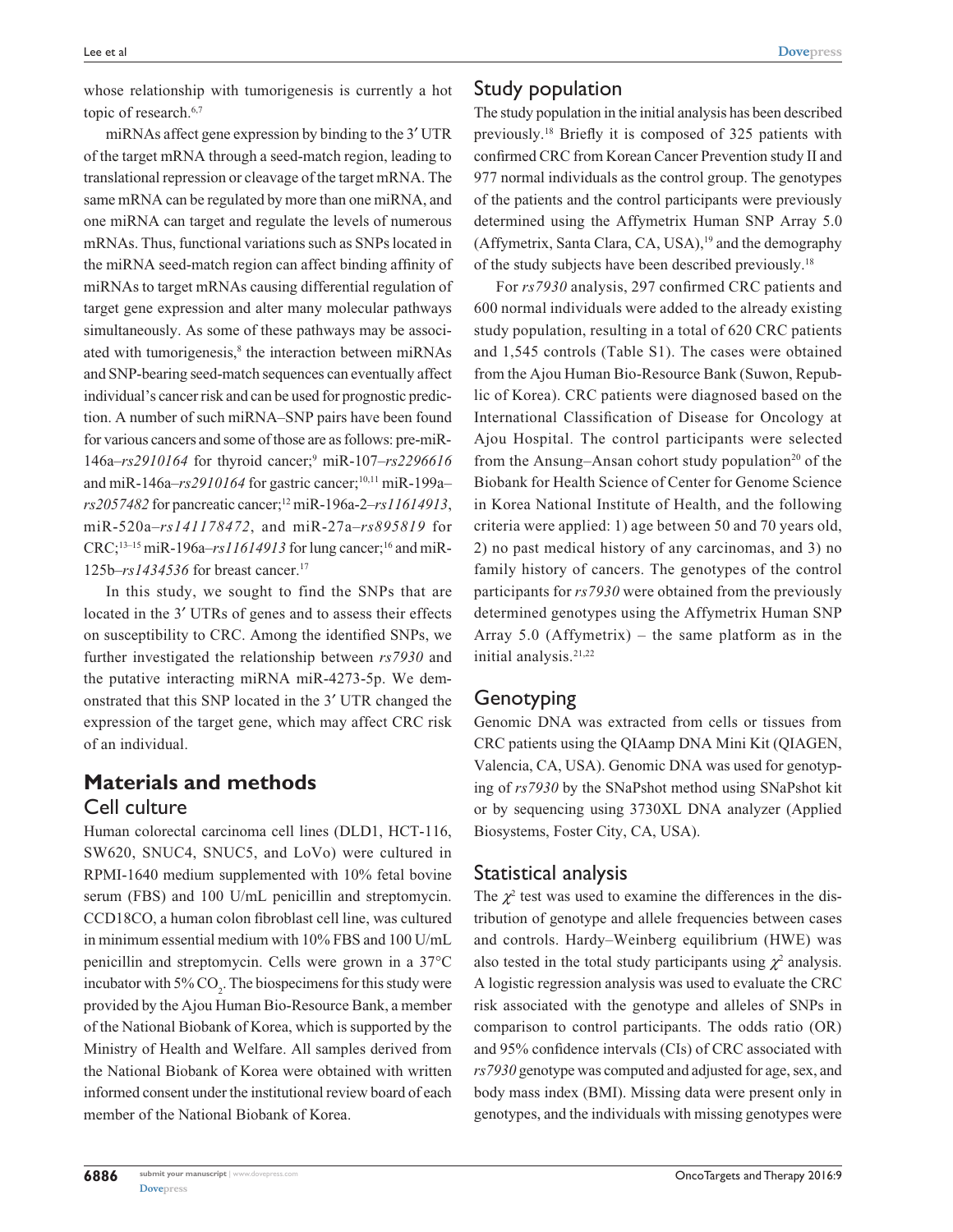| <b>SNP</b>   | Gene             |               | Group (n)        | Genotype |       | $P-valuea$ | <b>Allele</b>    |       | $P-valuea$ | P for<br><b>HWE</b> |
|--------------|------------------|---------------|------------------|----------|-------|------------|------------------|-------|------------|---------------------|
|              |                  |               | <b>Frequency</b> |          |       |            | <b>Frequency</b> |       |            |                     |
| rs8117825    |                  | <b>ZNF831</b> | <b>TT</b>        | TG       | GG    |            | T.               | G     |            |                     |
|              |                  | Control (977) | 0.999            | 0.001    |       | 0.00001    | 0.999            | 0.001 | 0.00001    | 0.98723             |
|              |                  | Case (298)    | 0.913            | 0.087    |       |            | 0.956            | 0.044 |            | 0.43104             |
| rs4985036    | ABAT             |               | GG               | GA       | AA    |            | G                | A     |            |                     |
|              |                  | Control (976) | 0.985            | 0.015    |       | 0.00019    | 0.992            | 0.008 | 0.01001    | 0.80884             |
|              |                  | Case (324)    | 0.957            | 0.043    |       |            | 0.978            | 0.022 |            | 0.69102             |
| rs9970671    | ST6GALNAC3       |               | GG               | GA       | AA    |            | A                | G     |            |                     |
|              |                  | Control (977) | 0.984            | 0.016    |       | 0.02682    | 0.988            | 0.012 | 0.56105    | 0.79636             |
|              |                  | Case (325)    | 0.969            | 0.031    |       |            | 0.985            | 0.015 |            | 0.77819             |
| rs16853287   | SLC9A9           |               | AA               | AG       | GG    |            | A                | G     |            |                     |
|              |                  | Control (977) | 0.966            | 0.033    |       | 0.02379    | 0.983            | 0.017 | 0.07345    | 0.70567             |
|              |                  | Case (325)    | 0.945            | 0.052    | 0.003 |            | 0.971            | 0.029 |            | 0.48802             |
| rs7930       | TOMM20           |               | AA               | AG       | GG    |            | A                | G     |            |                     |
|              |                  | Control (945) | 0.968            | 0.032    |       | 0.00022    | 0.984            | 0.016 | 0.00994    | 0.62002             |
|              |                  | Case (323)    | 0.932            | 0.068    |       |            | 0.966            | 0.034 |            | 0.52632             |
| rs   1861556 | PDP <sub>2</sub> |               | GG               | GA       | AA    |            | G                | A     |            |                     |
|              |                  | Control (975) | 0.954            | 0.045    | 0.001 | 0.28339    | 0.976            | 0.024 | 0.04207    | 0.47078             |
|              |                  | Case (325)    | 0.92             | 0.08     |       |            | 0.96             | 0.04  |            | 0.45256             |
| rs   7500814 | <b>ENAH</b>      |               | AA               | AG       | GG    |            | A                | G     |            |                     |
|              |                  | Control (951) | 0.975            | 0.024    | 0.001 | 0.00001    | 0.987            | 0.013 | 0.00059    | 0.57133             |
|              |                  | Case (323)    | 0.926            | 0.074    |       |            | 0.963            | 0.037 |            | 0.72154             |
| rs 12678     | PITRM I          |               | GG               | GA       | AA    |            | G                | A     |            |                     |
|              |                  | Control (975) | 0.914            | 0.083    | 0.003 | 0.00001    | 0.955            | 0.045 | 0.02063    | 0.42613             |
|              |                  | Case (324)    | 0.864            | 0.13     | 0.006 |            | 0.931            | 0.069 |            | 0.75702             |
| rs9129       | <b>PITRMI</b>    |               | GG               | GC       | CC    |            | G                | C     |            |                     |
|              |                  | Control (977) | 0.916            | 0.083    | 0.003 | 0.00035    | 0.955            | 0.045 | 0.0101     | 0.42396             |
|              |                  | Case (325)    | 0.862            | 0.132    | 0.006 |            | 0.928            | 0.072 |            | 0.80358             |
| rs2561819    | LIFR             |               | <b>TT</b>        | TA       | AA    |            | т                | A     |            |                     |
|              |                  | Control (950) | 0.944            | 0.055    | 0.001 | 0.00001    | 0.972            | 0.028 | 0.08849    | 0.7846              |
|              |                  | Case (325)    | 0.92             | 0.077    | 0.003 |            | 0.958            | 0.042 |            | 0.54056             |

**Table 1** Distribution of SNP genotype and allele frequencies in CRC and control participants in this study

Notes: P for HWE; analysis on total study participants. <sup>a</sup>P-values adjusted for multiple comparison with Bonferroni correction. P<0.0005 was considered significant (α: 0.05, *R*: 10, *r*: 0). The statistical significance is denoted in bold.

**Abbreviations:** SNP, single-nucleotide polymorphism; HWE, Hardy–Weinberg equilibrium; CRC, colorectal cancer.

excluded from the analysis (Table 1). We applied Bonferroni correction to adjust the *P*-values for the multiple comparisons in all analysis. Using the online power and sample size calculators ([http://powerandsamplesize.com\)](http://powerandsamplesize.com), we analyzed the power of this study and found that this sample size had power of 0.7 with  $\chi^2$  test of two-sided and false discovery rate =0.05. Statistical analysis for the other experiments was carried out using a one-way analysis of variance. All tests were considered statistically significant at  $P<0.05$ .

### Construction of reporter plasmid

To construct the luciferase reporter plasmids, the full-length 3′ UTR fragment of human *TOMM20* was amplified from genomic DNA of AG genotype cell line because *TOMM20* 3′ UTR was contained in a single exon. The amplified fragment was cloned in pGEM-T easy vector (Promega Corporation, Fitchburg, WI, USA) and further cloned by inserting the fragment into psiCEHCK-2 dual luciferase vector (Promega Corporation) using the Eco*R*I restriction site. The A or G allele was verified by sequencing, and the A allele bearing construct was named psiCHECK/h\_TOMM20\_3′ UTR\_A and the G allele bearing construct psiCHECK/h\_TOMM20\_3′ UTR\_G. The sequences for oligonucleotides used for cloning are as follows: F: 5′-GGC CCT TTT CAT TGG GTA CT3′; R: 5′GAA AGC CCA GCT CTC TCC TT-3′. The reporter construct in a dual luciferase reporter vector was used for luciferase assay in the presence of a miR-4273-5p mimic or a negative control RNA.

### Transfection and luciferase assay

For transfection of a reporter plasmid, cells were plated on a six-well plate at a density of  $1.5 \times 10^5$  cells/well for DLD1, and 2×105 cells/well for HCT116, SW620, and SNUC4 cell lines. Cells were grown overnight and transfected with 25 nM of miRNA mimic using DharmaFECT transfection reagent (Thermo Fisher Scientific, Waltham, MA, USA)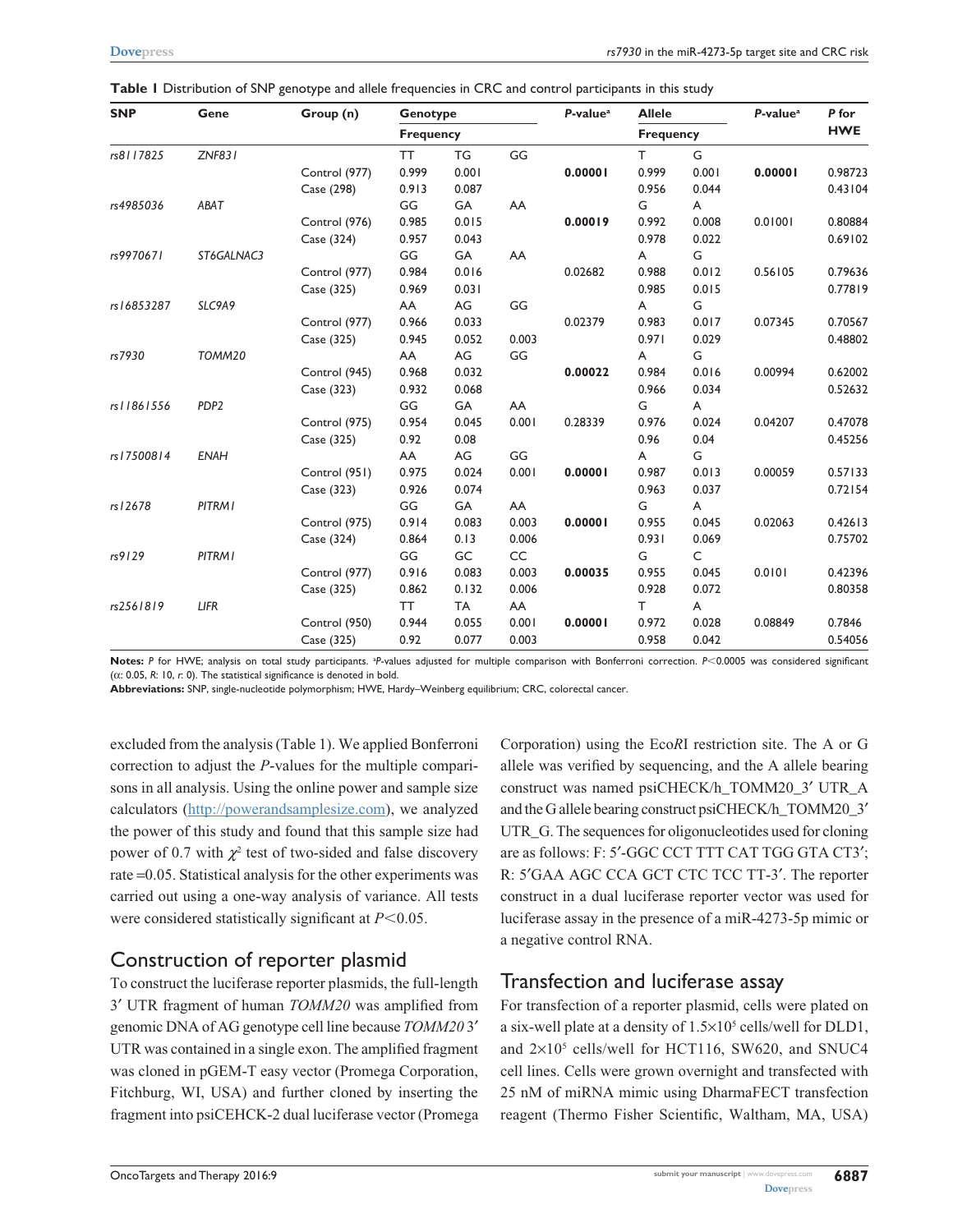following the manufacturer's instructions. After 24 hours, 1 μg of the reporter plasmid was introduced to the cells using lipofectamine2000 transfection reagent (Thermo Fisher Scientific). The firefly luciferase and renilla luciferase activities were measured at 48 hours after reporter plasmid transfection using the Dual-Luciferase Reporter Assay System (Promega Corporation) and a Luminometer (SpectraMax L, Sunnyvale, CA, USA). Activity of constitutive firefly luciferase in a separate operon served as a transfection control. The renilla luciferase activity was normalized against firefly luciferase activity. The activities are the average of three experiments performed in triplicates.

#### Western blot analysis

Cells were grown and transfected with 25 nM of miRNA mimic or negative control RNA using DharmaFECT reagent. At 72 hours after transfection, cells were harvested and proteins extracted using radio immunoprecipitation assay lysis buffer (150 mM NaCl, 1% NP-40, 0.5% Na-DCA, 0.1% SDS, 50 mM Tris-HCl [pH 8.0], and protease inhibitor) and quantified by the Bradford assay method (Quick Start™ Bradford Protein Assay; Bio-Rad Laboratories Inc., Hercules, CA, USA). Thirty micrograms of protein was separated on 12% SDS-polyacrylamide gel and then transferred to nitrocellulose membrane (GE Healthcare Life Sciences Whatman™, Little Chalfont, Buckinghamshire, UK). The membrane was incubated with a mouse anti-TOMM20 monoclonal antibody (dilution, 1:5,000, Abcam, Cambridge, UK), or a mouse anti-β-actin monoclonal antibody (dilution, 1:5,000, ABM, Vancouver, BC, Canada,) overnight at 4°C and further incubated with a HRP-conjugated secondary antibody (goat anti-mouse 1:5,000, Santa Cruz Biotechnology Inc., Dallas, TX USA) for 1 hour at room temperature. Signals were detected using a enhanced chemiluminescence solution (Thermo Fisher Scientific). The β-actin gene (*ACTB*) was used as a loading control. The band intensity was analyzed using ImageJ software (version 1.49; National Institutes of Health, Bethesda, MD, USA) and defined as the ratio of target protein relative to β-actin gene.

#### **Results** Association between SNPs in 3′ UTRs and CRC

To search for SNPs associated with CRC, we selected SNPs located in the 3′ UTRs of genes in the Genome-Wide Human SNP Array 5.0 (Affymetrix), and the  $\chi^2$  and logistic regression analyses were carried out using the genotype data from the Korean Cancer Prevention Study-II.<sup>23</sup> We found

123 SNPs in 111 genes with statistically significant OR  $(P<0.05)$  for CRC risk without adjustment for confounding factors. Of these, the top ten risk SNPs were found in nine genes, which encode zinc finger protein 831 (*ZNF831*), 4-aminobutyrate aminotransferase (*ABAT*), ST6 (α-*N*-acetylneuraminyl-2,3-β-galactosyl-1,3)-*N*-acetylgalactosaminide α-2,6-sialyltransferase 3 (*ST6GALNAC3*), solute carrier family 9, subfamily A, member 9 (*SLC9A9*), translocase of outer mitochondrial membrane 20 (*TOMM20*), pyruvate dehydrogenase phosphatase catalytic subunit 2 (*PDP2*), enabled homologue (*ENAH*), pitrilysin metallopeptidase 1 (*PITRM1*), and leukemia inhibitory factor receptor α (*LIFR*). With the exception of *rs4985036* whose minor allele frequency was 0.6%, minor allele frequencies of all the other SNPs were higher than 1% in the study population. All SNPs were in HWE in both controls and cases. The distributions of genotypes and allele frequency for these SNPs in the study population are summarized in Table 1. The genotypes of *rs8117825*, *rs4985036*, *rs7930*, *rs17500814*, *rs12678*, *rs9129*, and *rs2561819* SNPs showed significant association with CRC.

Because homozygous individuals were either not found or rarely present for these SNPs in the study population, the logistic regression analysis was performed in dominant model. As listed in Table 2, adjusted logistic regression analyses of ten SNPs showed that only six SNPs (*rs8117825*, *rs7930*, *rs17500814*, *rs12678*, *rs9129*, and *rs2561819*) were associated with elevated risk for CRC. Affected genotypes of six SNPs showed increased risks ranging from 30.12 to 1.262 compared with the other homozygote genotype (Table 2). However, after Bonferroni correction, only *rs8117825* and *rs7930* remained significant. After adjustment for age, sex, and BMI (the variables that affect the risk of CRC and that hold in our laboratory), *rs8117825* TG and GG genotype showed a 30-fold increased risk (95% CI: 4.22–310.2, *P*=0.0011) compared with the TT genotype. Also, the AG genotype of *rs7930* showed a 1.72-fold increased risk for CRC (95% CI: 1.11–3.24, *P*=0.00623) compared with the AA genotype.

To identify miRNAs interacting with these ten SNPs, two online software programs ([http://www.bioguo.org/](http://www.bioguo.org/miRNASNP/) [miRNASNP/](http://www.bioguo.org/miRNASNP/) and<http://compbio.uthsc.edu/miRSNP/>) were used. Among the ten SNPs, *rs8117825*, *rs1685328*, and *rs7930* were the only ones for which both programs predicted the same interacting miRNAs (Table S2). In this study, we focused only on *rs7930* because it is located in the 3′ UTR of *TOMM20*, the role of which in tumorigenesis has not been studied extensively.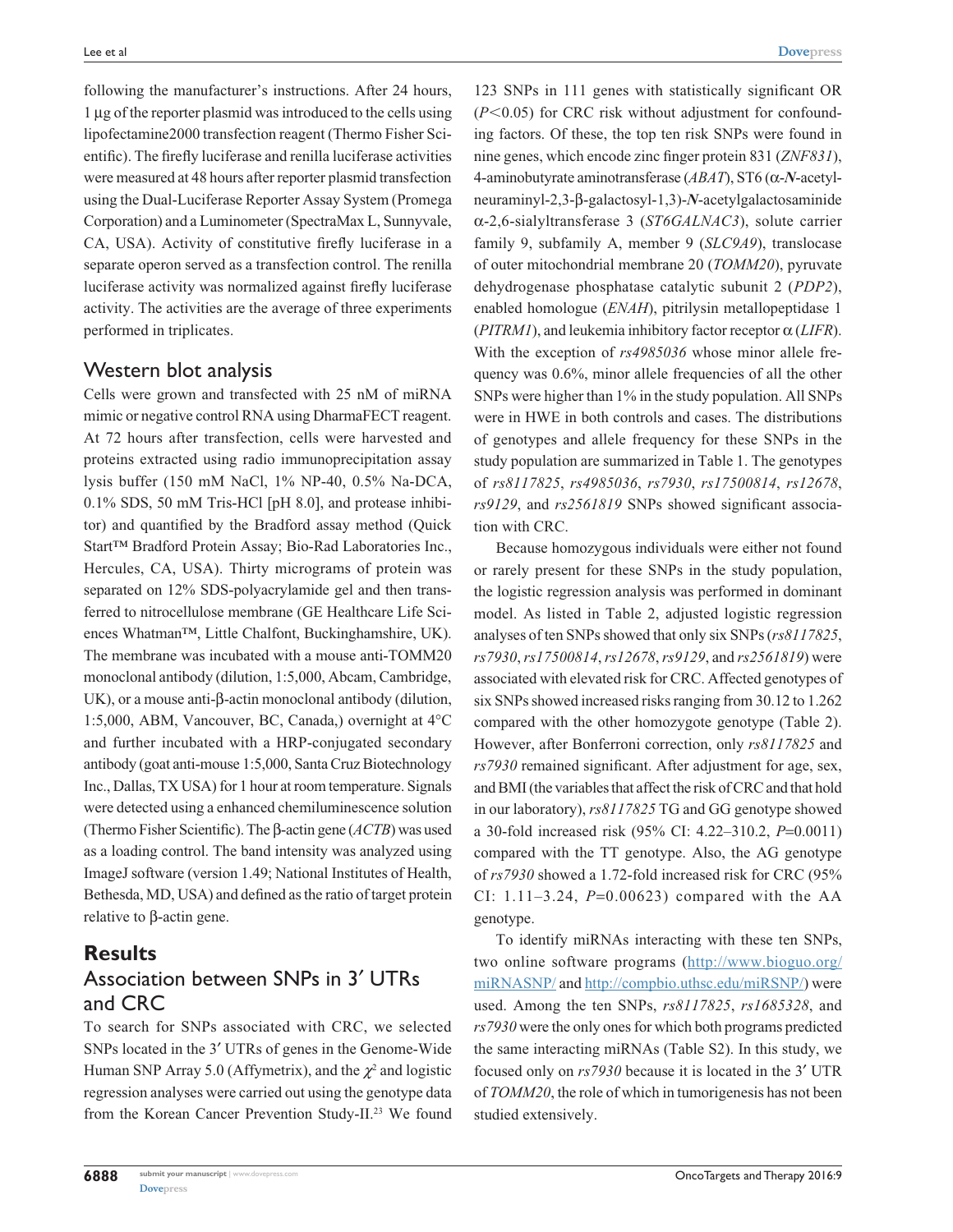| <b>SNP</b>   | Gene             | Genotype  | OR (95% CI) <sup>a</sup> | P-value <sup>b</sup> |
|--------------|------------------|-----------|--------------------------|----------------------|
| rs8117825    | <b>ZNF831</b>    | <b>TT</b> | 1.00                     | 0.00111              |
|              |                  | TG        | 30.12 (4.22-310.2)       |                      |
| rs4985036    | ABAT             | GG        | 1.00                     | 0.06786              |
|              |                  | GA        | $3.11(0.98 - 1.12)$      |                      |
| rs9970671    | ST6GALNAC3       | GG        | 1.00                     | 0.09259              |
|              |                  | GA        | 2.124 (0.99-2.48)        |                      |
| rs16853287   | SLC9A9           | AA        | 1.00                     | 0.07212              |
|              |                  | $AG + GG$ | $1.997(0.99 - 3.22)$     |                      |
| rs7930       | TOMM20           | AA        | 1.00                     | 0.00623              |
|              |                  | AG        | $1.721(1.11 - 3.24)$     |                      |
| rs   1861556 | PDP <sub>2</sub> | GG        | 1.00                     | 0.05141              |
|              |                  | $GA + AA$ | $1.626(0.97-2.18)$       |                      |
| rs17500814   | <b>ENAH</b>      | AA        | 1.00                     | 0.04212              |
|              |                  | $AG + GG$ | $1.525(1.210 - 2.924)$   |                      |
| rs12678      | <b>PITRMI</b>    | GG        | 00.1                     | 0.03149              |
|              |                  | $GA + AA$ | $1.493(1.23 - 2.69)$     |                      |
| rs9129       | <b>PITRMI</b>    | GG        | 1.00                     | 0.04102              |
|              |                  | $GC + CC$ | $1.422(1.21 - 2.65)$     |                      |
| rs2561819    | LIFR             | TT        | 00.1                     | 0.01209              |
|              |                  | $TA + AA$ | $1.262$ (1.12-3.17)      |                      |

**Table 2** Association between CRC risks and top ten high-risk SNPs

Notes: <sup>a</sup>OR adjusted for age, sex, and BMI. <sup>p</sup>P-values adjusted for multiple comparisons with partial Bonferroni correction *P<*0.00629 for significance (α; 0.05, *R*: 10, *r*: 0.1, *df*, 1). The statistical significance is denoted in bold.

**Abbreviations:** CRC, colorectal cancer; SNP, single-nucleotide polymorphism; OR, odds ratio; CI, confidence interval; *df*, degrees of freedom; BMI, body mass index.

# *Rs7930* is an independent genetic factor for CRC risk

Initial analysis of the association of *rs7930* with CRC risk was carried out in 323 CRC patients and 945 normal individuals by the  $\chi^2$  test as previously reported.<sup>18</sup> A significant association was found between *rs7930* and CRC. The frequencies of *rs7930* AA and AG genotypes were 0.932 and 0.068 in CRC patients and 0.968 and 0.032 in controls, respectively (*P*=0.00022; Table 1).

Logistic regression analysis revealed that the AG and GG genotype was associated with a 1.721-fold increased CRC risk compared with the AA genotype after adjustment for age, sex, and BMI (95% CI: 1.11–3.24, *P*=0.0062; Table 2).

There was no individual with the GG genotype in the study population.

We additionally analyzed 297 patients and 600 normal individuals to increase our confidence in this finding (thus, 620 CRC patients and 1,545 controls were evaluated in total) and found similar results (Table 3). Distribution of the *rs7930* genotypes and alleles was in HWE for both controls and cases. Individuals with the AG genotype had a 1.9-fold (95% CI: 1.191–3.034, *P*=0.0084) higher risk for CRC development after adjustment for age, sex, and BMI than individuals with the AA genotype. There were no individuals with the GG genotype in this expanded study population. Thus, the G allele in heterozygous individuals

| Table 3 Distribution of genotype and allele frequencies of rs7930 in CRC and control participants |  |  |  |  |  |  |
|---------------------------------------------------------------------------------------------------|--|--|--|--|--|--|
|---------------------------------------------------------------------------------------------------|--|--|--|--|--|--|

| Study genotype/allele | Control $n$ $%$ | Case $n$ $%$ | $P-valuea$ | OR <sup>b</sup> | 95% CI          | P-value <sup>c</sup> |
|-----------------------|-----------------|--------------|------------|-----------------|-----------------|----------------------|
| Study set             |                 |              |            |                 |                 |                      |
| Total                 | 1,545(100)      | 620 (100)    |            |                 |                 |                      |
| Genotype              |                 |              |            |                 |                 |                      |
| AA                    | 1,502 (97.2)    | 588 (94.8)   | 0.0062     | 1.00            | $1.191 - 3.034$ | 0.0084               |
| AG                    | 43 (2.8)        | 32(5.2)      |            | 1.901           |                 |                      |
| Allele                |                 |              |            |                 |                 |                      |
| A                     | 3,047 (98.6)    | 1,208(97.4)  | 0.0067     | 00.1            | $1.501 - 3.126$ | 0.0005               |
| G                     | 43 (1.4)        | 32(2.6)      |            | 2.535           |                 |                      |
| P for HWE             | 0.579098        | 0.509512     |            |                 |                 |                      |

Notes: <sup>a</sup>χ<sup>2</sup> test. <sup>b</sup>OR adjusted for age, sex, and BMI. <sup>c</sup>Logistic regression analysis. *P*<0.05 is considered statistically significant.

**Abbreviations:** CRC, colorectal cancer; OR, odds ratio; CI, confidence interval; BMI, body mass index; HWE, Hardy–Weinberg equilibrium.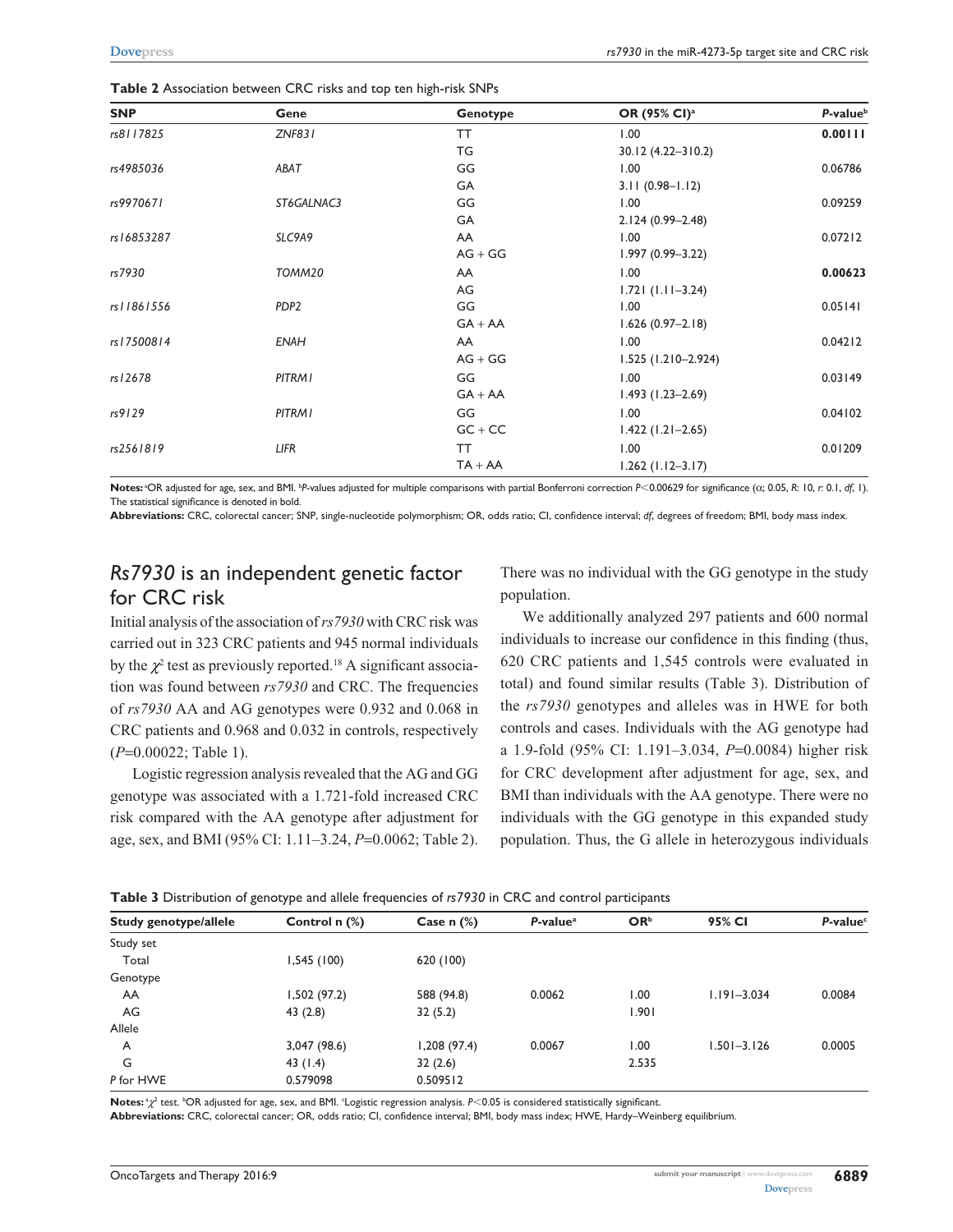was sufficient to increase CRC susceptibility (OR = 2.535, 95% CI: 1.501–3.126, *P*=0.0005) after adjustment for age, sex, and BMI (Table 3). These results suggest that the SNP *rs7930* is an independent genetic factor for CRC susceptibility and that G is the risk allele.

## Allele-dependent interaction of miR-4273-5p with its target

The miRNA miR-4273-5p was predicted to interact with *rs7930* (Figure 1A). We investigated whether miR-4273-5p directly interacts with *rs7930* using a luciferase assay in the CRC cell lines SW620, SNUC4, DLD1, and HCT116. Although the negative control RNA had no effect on luciferase activity regardless of the allele of the reporter construct, the miR-4273-5p mimic affected luciferase activity differently depending on the allele of the reporter construct (Figure 1B): the G allele plasmid had no effect, whereas the A allele plasmid significantly suppressed luciferase activity in comparison with the control RNA in three cell lines



**Figure 1** A decrease in the expression of the *TOMM20* A allele construct relative to that of the G allele construct by miR-4273-5p demonstrated by a luciferase assay. **Notes:** (**A**) Schema of miR-4273-5p selection based on interaction prediction using two website-based software programs. (**B**) Relative renilla luciferase activity normalized against firefly luciferase activity. Each CRC cell line (SW620, SNUC4, DLD1, and HCT116) was transfected with the control mimic or miR-4273-5p mimic and then each of the reporter constructs with the G or A allele of *rs7930* in the *TOMM20* 3′ UTR. A statistically significant decrease in expression was seen with psiCHECK/h\_TOMM20\_3′ UTR\_A allele in all cell lines.

**Abbreviations:** TOMM20, translocate of outer mitochondria membrane; UTR, untranslation region; CRC, colorectal cancer.

(by  $60\% - 80\%$ ; SW620,  $P < 0.001$ ; DLD1,  $P = 0.019$ ; HCT116, *P*=0.021) and tended to decrease luciferase activity in one cell line (SNUC4, *P*=0.074).

# Genotype-dependent regulation of *TOMM20* expression by miR-4273-5p in CRC cell lines

To investigate the effect of the *rs7930* genotype on the regulation of *TOMM20* expression by miR-4273-5p, we first determined the *rs7930* genotypes of various cell lines by polymerase chain reaction on genomic DNA, followed by sequencing. The cell lines CCD18CO, SW620, SNUC4, and SNUC5 had the AA genotype, whereas DLD, HCT116, and LoVo had the AG genotype. Unfortunately, we did not find a CRC cell line with the GG genotype (Table S3). TOMM20 expression was determined at the protein level by Western blot analysis. The TOMM20 levels were higher in all CRC cell lines than in CCD18CO (Figure 2).

Regulation of TOMM20 expression by the miR-4273-5p mimic depended on *rs7930* genotype (*P*=0.043). Cell lines with the AA genotype showed a considerably stronger reduction in TOMM20 levels (SNUC4 and SNUC5, both by 60%) than those with the AG genotype (DLD1, by 24.3%; HCT116, 37%; LoVo, 31%) in comparison with the control (Figure 3A). Transfection with the miR-4273-5p inhibitor resulted in a more than 1.76-fold increase in TOMM20 expression in all CRC cell lines in comparison with that in cells transfected with the control RNA (Figure 3B).



**Figure 2** TOMM20 protein expression levels in CRC cell lines. **Note:** Quantifications of Western blot analysis of TOMM20 expression relative to β-actin in CRC cells.

**6890**

**Abbreviations:** CRC, colorectal cancer; TOMM20, translocate of outer mitochondria membrane.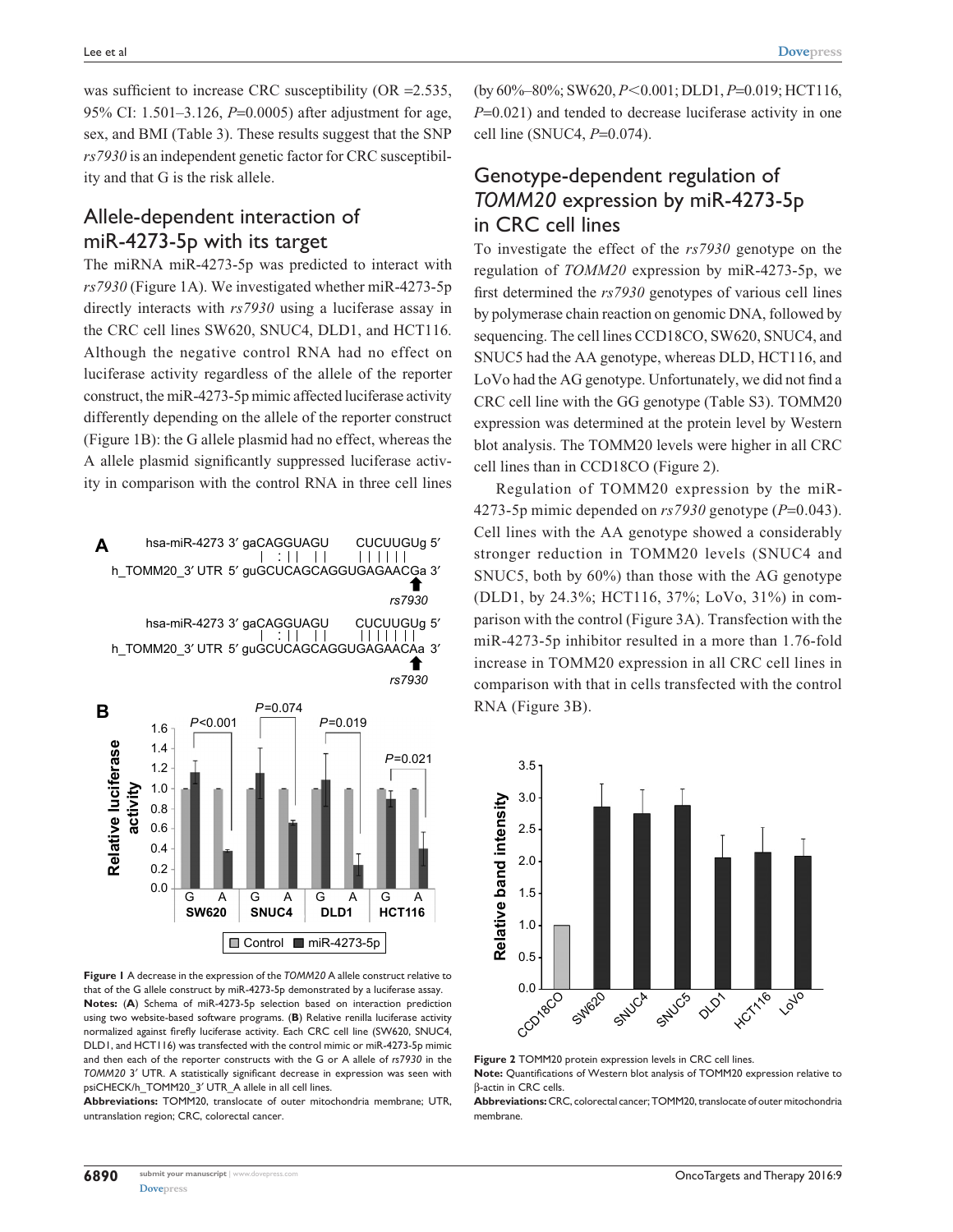

**Figure 3** SNP *rs7930* variations in the *TOMM20* 3′ UTR affects *TOMM20* expression via interaction with miR-4273-5p.

**Notes:** (**A**) Regulation of the TOMM20 protein expression level according to the *rs7930* genotype by miR-4273-5p in CRC cell lines. (**B**) The level of the TOMM20 protein was reversed by a miR-4273-5p inhibitor.

**Abbreviations:** SNP, single-nucleotide polymorphism; TOMM20, translocate of outer mitochondria membrane; CRC, colorectal cancer; UTR, untranslation region.

#### **Discussion**

The SNPs and associated genes identified in this study may function in CRC and provide opportunities to understand carcinogenesis, to develop diagnostic and prognostic markers, and to discover therapeutic approaches. The six risk SNPs in five genes we detected have not been previously implicated in any cancers, including CRC. However, some of these genes associated with high risk for CRC have been implicated in cancers. *ENAH* and *LIFR* have been previously shown to be related to CRC. Increased expression of *ENAH*, a transcriptional target of the Wnt/β-catenin pathway, was correlated with advanced CRC stages.24 Downregulated *LIFR* expression was shown in primary CRC tissues. Both genes have also been implicated in many other carcinomas such as myeloid leukemia or breast cancer.<sup>25-27</sup> Therefore, the SNPs *rs17500814* and *rs2561819* can be candidate susceptibility markers, and interactions of the *ENAH* and *LIFR* mRNAs with miRNAs should be further investigated.

Although *rs4985036* (in *ABAT*) and *rs16853287* (in *SLC9A9*) were not significantly associated with CRC risk, nevertheless they show tendency for increased CRC risk. It is worthy to note that decreased *ABAT* expression was observed in breast cancer;28 *SLC9A9* expression was downregulated in prostate cancer, and this gene was suggested as a prognostic marker for esophageal squamous cell cancer.<sup>29</sup> *TOMM20* is suggested as a prognostic marker for patients with gastric cancer30 and as a specific therapeutic target for anaplastic thyroid cancer cells.31 Therefore, the relevance of these genes to CRC should be established. Establishment of interactions of *ABAT* and *SLC9A9* mRNAs with miRNAs may lead to new pairs of SNP–miRNA indicator for CRC risk. *ZNF831*, *ST6GALNAC3*, *PDP2*, and *PITRM1* have not been specifically associated with any cancers. *rs8117825* (in *ZNF831*) and *rs12678* and *rs9129* (in *PITRM1*) were found significantly associated with increased CRC risk. However, *rs9970671* (in *ST6GALNAC3*) and *rs11861556* (in *PDP2*) only showed marginal tendency for CRC risk. Interestingly, these genes show variable expression in tumors (from the public data posted by the Broad Institute; [http://firebrowse.org/\)](http://firebrowse.org/). In CRC, the expression of *ZNF831* and *ST6GALNAC3* was found to be lower than in normal tissues (Table S4). *ABAT* expression was slightly decreased in colon cancer but not in rectal cancer, whereas the expression of *SLC9A9* was markedly lower in CRC than in normal tissues. Therefore, the SNPs in these genes are attractive candidates for the development of biomarkers for diagnosis and prognosis of CRC. However, currently, the functional relevance of *PITRM1* and *PDP2* to CRC is not clear. The expression of *PITRM1* was slightly higher (by 20%) in CRC than in normal tissues, whereas *PDP2* expression was similar in normal and tumor tissues, as shown in the public data (Table S4: data from [http://](http://firebrowse.org/) [firebrowse.org/](http://firebrowse.org/)). Thus, SNPs in the 3′ UTRs of these genes may act simply as surrogate markers of genetic contributors to CRC rather than play a role in CRC carcinogenesis. It may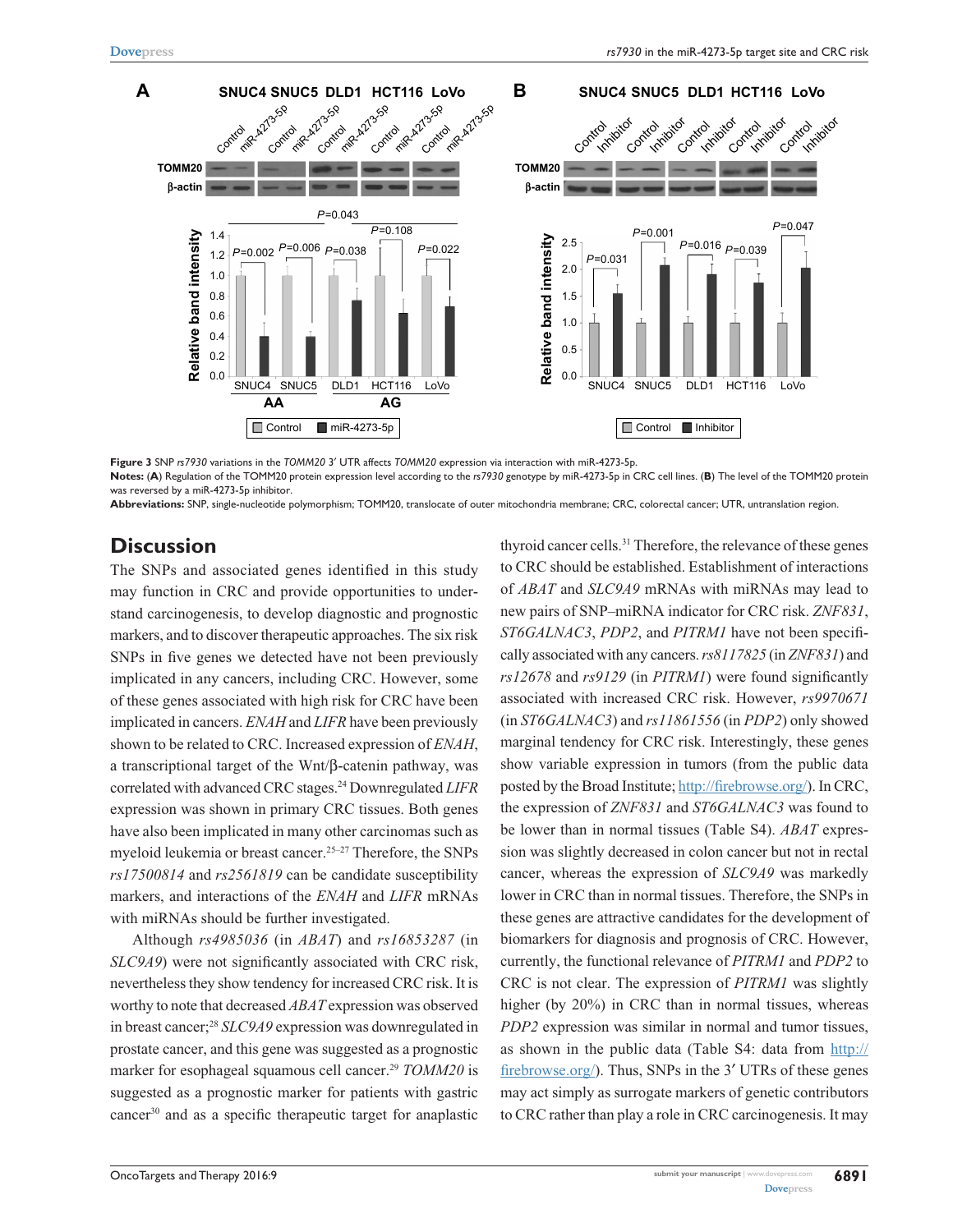be that r*s11861556* in PDP2 was not associated with CRC risk at all. Obviously, further study is required to understand their relationship (if any) to CRC.

Accumulating evidence has explained the specificity of miRNAs for different cancers and suggested that miRNAs can potentially be used as biomarkers for the diagnosis and prognosis of cancers. SNPs in the seed-match regions of miRNAs are a hot topic of research because of their potential usefulness as markers of noninvasiveness, their availability, and the ease of their detection. miRNA–SNP pairs have been implicated in cancer risk and suggested as prognostic markers. For CRC, an SNP in the let-7 miRNA-binding site that is present in the *KRAS* 3′ UTR is a prognostic biomarker, and *rs895819* in the miR-27a binding site is associated with increased genetic susceptibility in Han Chinese.<sup>32,33</sup> *rs2910164* in miR-146a binding site is associated with CRC susceptibility in Han Chinese,<sup>34</sup> and  $rs141178472$  in the *PIK3CA* 3′ UTR and miR-520a was implicated in CRC risk in Han Chinese population.35

This study identified *rs7930*–miR-4273-5p, a new SNP– miRNA pair, as an indicator of CRC risk; this pair has never been studied in any cancers. Our study clearly showed that miR-4273-5p interacted differentially with *rs7930* alleles and regulated expression of the target gene *TOMM20* in CRC cells. Thus, both *rs7930* and miR-4273-5p and their interaction itself have potential to be genetic contributors of CRC risks.

Our study has a few limitations. First, variables were limited to age, sex, and BMI, and so only limited analyses were possible. Since the analysis was carried out using a data set merged from various sources whose common variables were limited to age, sex, and BMI, further multivariable analysis was not possible. Although this presents a limitation for our study, the direction or the size of effect would not be affected considerably even if environmental factors are added because this study was a genetic analysis. Second, the power of our study is slightly less than optimal condition, although fairly good number of samples were analyzed. The sample size of our study gives the power of 0.7 with the genotype frequencies of controls and CRC cases, which warrants cautious interpretation of the results. Our study result suggested that individuals with the AG genotype of *rs7930* have a 1.9-fold higher risk for CRC development. This OR was calculated with 95% CI of 1.19–3.03, which gives best guess for the size of the population effect 95% of time. With regard to clinical consideration, an individual with AG genotype may have CRC risk of anywhere between 1.19 and 3.03, which is rather wide. Thus, a larger sample size

is needed to obtain more reliable result with an improved estimate, or a narrower CI.

Since *TOMM20* expression is essential for cell viability, it is critically important to dissect its function in CRC carcinogenesis. Although a rigorous validation process with a larger sample size must precede its application, this SNP has a potential to be utilized for detection of high-risk group as well as early detection of CRC development, which may provide a practical means for preventive medicine.

#### **Conclusion**

In summary, we identified SNPs that have not been previously implicated in etiology of any tumors including CRC. We also demonstrated that miR-4273-5p specifically interacts with the A allele of the SNP *rs7930*, which suggests a mechanism for the association of the G allele (which is not targeted by miR-4273-5p) with an increased CRC risk. Thus, the A allele is protective, whereas G allele is a risk allele, that is, patients with the G allele have a higher risk for CRC development. Therefore, we provide a diagnostic biomarker for CRC with the *rs7930* SNP\_G allele. Our study found SNPs that may be useful for CRC risk assessment and provided opportunity to elucidate the biological importance of these SNPs, which may be accomplished by dissecting the relationship between the SNPs and miRNAs.

### **Acknowledgments**

This research was supported by the Basic Science Research Program through the National Research Foundation of Korea (NRF) funded by the Ministry of Education, Science and Technology (2012R1A5A2047939 and 2015R1D1A1A2061749).

### **Author contributions**

ARL and SJKY designed the experiments. ARL, JP, KJ, SHJ, and SJKY conducted the experiments. ARL and SJKY wrote the paper. All authors contributed toward data analysis, drafting and critically revising the paper and agree to be accountable for all aspects of the work.

# **Disclosure**

The authors report no conflicts of interests in this work.

#### **References**

- 1. Cyhaniuk A, Coombes ME. Longitudinal adherence to colorectal cancer screening guidelines. *Am J Manag Care*. 2016;22(2):105–111.
- 2. Moravkova P, Kohoutova D, Rejchrt S, Cyrany J, Bures J. Role of S100 proteins in colorectal carcinogenesis. *Gastroenterol Res Pract*. 2016;2016:2632703.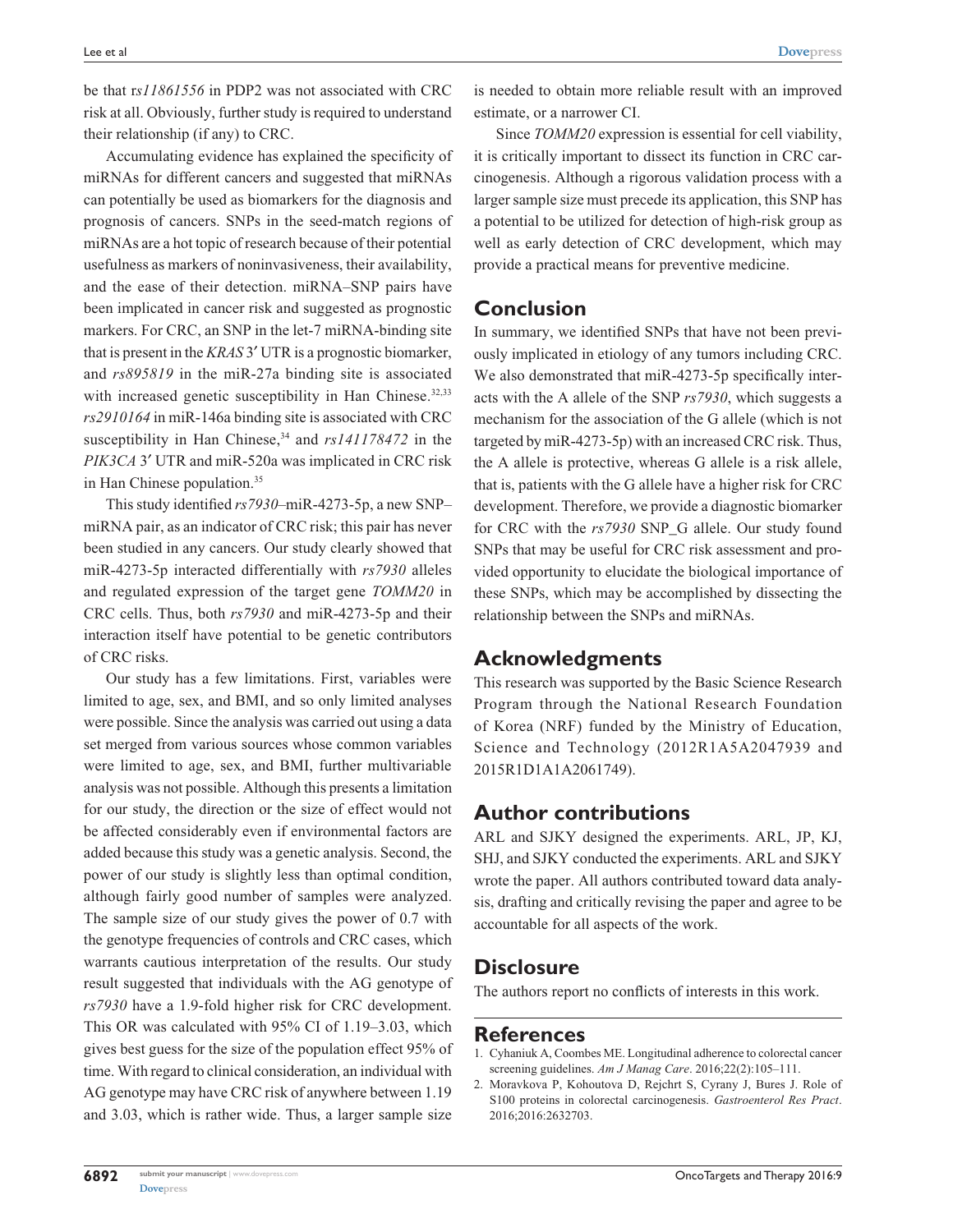- 3. Hsueh YM, Cheng GS, Wu MM, Yu HS, Kuo TL, Chen CJ. Multiple risk factors associated with arsenic-induced skin cancer: effects of chronic liver disease and malnutritional status. *Br J Cancer*. 1995;71(1): 109–114.
- 4. Kendzor DE, Costello TJ, Li Y, et al. Race/ethnicity and multiple cancer risk factors among individuals seeking smoking cessation treatment. *Cancer Epidemiol Biomarkers Prev*. 2008;17(11): 2937–2945.
- 5. Mohammed AA, El-Tanni H, El-Khatib HM, Mirza AA, El-Kashif AT. Molecular classification of colorectal cancer: current perspectives and controversies. *J Egypt Natl Cancer Inst*. 2016. doi:10.1016/ j.jnci.2015.11.004. Epub ahead of print.
- 6. Song T, Zhang X, Yang G, Song Y, Cai W. Decrement of miR-199a-5p contributes to the tumorigenesis of bladder urothelial carcinoma by regulating MLK3/NF-kappaB pathway. *Am J Transl Res*. 2015; 7(12):2786–2794.
- 7. Zheng N, Yang P, Wang Z, Zhou Q. OncomicroRNAs-mediated tumorigenesis: implication in cancer diagnosis and targeted therapy. *Curr Cancer Drug Targets*. 2016. Epub ahead of print.
- 8. Yin Z, Li H, Cui Z, et al. Polymorphisms in pre-miRNA genes and cooking oil fume exposure as well as their interaction on the risk of lung cancer in a Chinese nonsmoking female population. *OncoTargets Ther*. 2016;9:395–401.
- 9. Jazdzewski K, Murray EL, Franssila K, Jarzab B, Schoenberg DR, de la Chapelle A. Common SNP in pre-miR-146a decreases mature miR expression and predisposes to papillary thyroid carcinoma. *Proc Natl Acad Sci U S A*. 2008;105(20):7269–7274.
- 10. Fu B, Song P, Lu M, Wang B, Zhao Q. The association between miR-146a gene rs2910164 polymorphism and gastric cancer risk: a meta-analysis. *Biomed Pharmacother*. 2014;68(8):923–928.
- 11. Wang S, Lv C, Jin H, et al. A common genetic variation in the promoter of miR-107 is associated with gastric adenocarcinoma susceptibility and survival. *Mutat Res*. 2014;769:35–41.
- 12. Wang X, Ren H, Zhao T, et al. Single nucleotide polymorphism in the microRNA-199a binding site of HIF1A gene is associated with pancreatic ductal adenocarcinoma risk and worse clinical outcomes. *Oncotarget*. 2016;7(12):13717–13729.
- 13. Ding L, Jiang Z, Chen Q, Qin R, Fang Y, Li H. A functional variant at miR-520a binding site in PIK3CA alters susceptibility to colorectal cancer in a Chinese Han population. *Biomed Res Int*. 2015;2015: 373252.
- 14. Uvirova M, Simova J, Kubova B, et al. Comparison of the prevalence of KRAS-LCS6 polymorphism (rs61764370) within different tumour types (colorectal, breast, non-small cell lung cancer and brain tumours). A study of the Czech population. *Biomed Pap Med Fac Univ Palacky Olomouc Czech Repub*. 2015;159(3):466–471.
- 15. Xu L, Tang W. Associations of polymorphisms in mir-196a2, mir-146a and mir-149 with colorectal cancer risk: a meta-analysis. *Pathol Oncol Res*. 2016;22(2):261–267.
- 16. Hu Z, Chen J, Tian T, et al. Genetic variants of miRNA sequences and non-small cell lung cancer survival. *J Clin Invest*. 2008;118(7): 2600–2608.
- 17. Saetrom P, Biesinger J, Li SM, et al. A risk variant in an miR-125b binding site in BMPR1B is associated with breast cancer pathogenesis. *Cancer Res*. 2009;69(18):7459–7465.
- 18. Park J, Kim I, Jung KJ, Kim S, Jee SH, Yoon SK. Gene-gene interaction analysis identifies a new genetic risk factor for colorectal cancer. *J Biomed Sci*. 2015;22:73.
- 19. Jo J, Nam CM, Sull JW, et al. Prediction of colorectal cancer risk using a genetic risk score: the Korean Cancer Prevention Study-II (KCPS-II). *Genomics Inform*. 2012;10(3):175–183.
- 20. Cho NH, Kim JY, Kim SS, Shin C. The relationship of metabolic syndrome and constitutional medicine for the prediction of cardiovascular disease. *Diabetes Metab Syndr*. 2013;7(4):226–232.
- 21. Cha S, Park AY, Kang C. A genome-wide association study uncovers a genetic locus associated with thoracic-to-hip ratio in Koreans. *PloS One*. 2015;10(12):e0145220.
- 22. Cha SW, Choi SM, Kim KS, et al. Replication of genetic effects of FTO polymorphisms on BMI in a Korean population. *Obesity (Silver Spring, Md*.*)*. 2008;16(9):2187–2189.
- 23. Jung KW, Park S, Kong HJ, et al. Cancer statistics in Korea: incidence, mortality, survival, and prevalence in 2008. *Cancer Res Treat*. 2011; 43(1):1–11.
- 24. Toyoda A, Kawana H, Azuhata K, et al. Aberrant expression of human ortholog of mammalian enabled (hMena) in human colorectal carcinomas: implications for its role in tumor progression. *Int J Oncol*. 2009;34(1):53–60.
- 25. Bruce AG, Hoggatt IH, Rose TM. Oncostatin M is a differentiation factor for myeloid leukemia cells. *J Immunol*. 1992;149(4):1271–1275.
- 26. Estrov Z, Samal B, Lapushin R, et al. Leukemia inhibitory factor binds to human breast cancer cells and stimulates their proliferation. *J Interferon Cytokine Res*. 1995;15(10):905–913.
- 27. Hudson KR, Vernallis AB, Heath JK. Characterization of the receptor binding sites of human leukemia inhibitory factor and creation of antagonists. *J Biol Chem*. 1996;271(20):11971–11978.
- 28. Jansen MP, Sas L, Sieuwerts AM, et al. Decreased expression of ABAT and STC2 hallmarks ER-positive inflammatory breast cancer and endocrine therapy resistance in advanced disease. *Mol Oncol*. 2015;9(6):1218–1233.
- 29. Chen J, Wen J, Zheng Y, et al. Prognostic significance of SLC9A9 in patients with resectable esophageal squamous cell carcinoma. *Tumour Biol*. 2015;36(9):6797–6803.
- 30. Zhao Z, Han F, He Y, et al. Stromal-epithelial metabolic coupling in gastric cancer: stromal MCT4 and mitochondrial TOMM20 as poor prognostic factors. *Eur J Surg Oncol*. 2014;40(10):1361–1368.
- 31. Johnson JM, Lai SY, Cotzia P, et al. Mitochondrial metabolism as a treatment target in anaplastic thyroid cancer. *Sem Oncol*. 2015;42(6): 915–922.
- 32. Jiang Y, Lin DH, Xu JP, Chen WX, Zheng SJ, Song L. Genotype GG of rs895819 functional polymorphism within miR-27a might increase genetic susceptibility to colorectal cancer in Han Chinese population. *J Clin Lab Analysis*. 2016;30(4):351–355.
- 33. Smits KM, Paranjape T, Nallur S, et al. A let-7 microRNA SNP in the KRAS 3′UTR is prognostic in early-stage colorectal cancer. *Clin Cancer Res*. 2011;17(24):7723–7731.
- 34. Hu X, Li L, Shang M, et al. Association between microRNA genetic variants and susceptibility to colorectal cancer in Chinese population. *Tumour Biol*. 2014;35(3):2151–2156.
- 35. Ding L, Jiang Z, Chen Q, Qin R, Fang Y, Li H. A functional variant at miR-520a binding site in PIK3CA alters susceptibility to colorectal cancer in a Chinese Han population. *Biomed Res Int*. 2015; 2015:373252.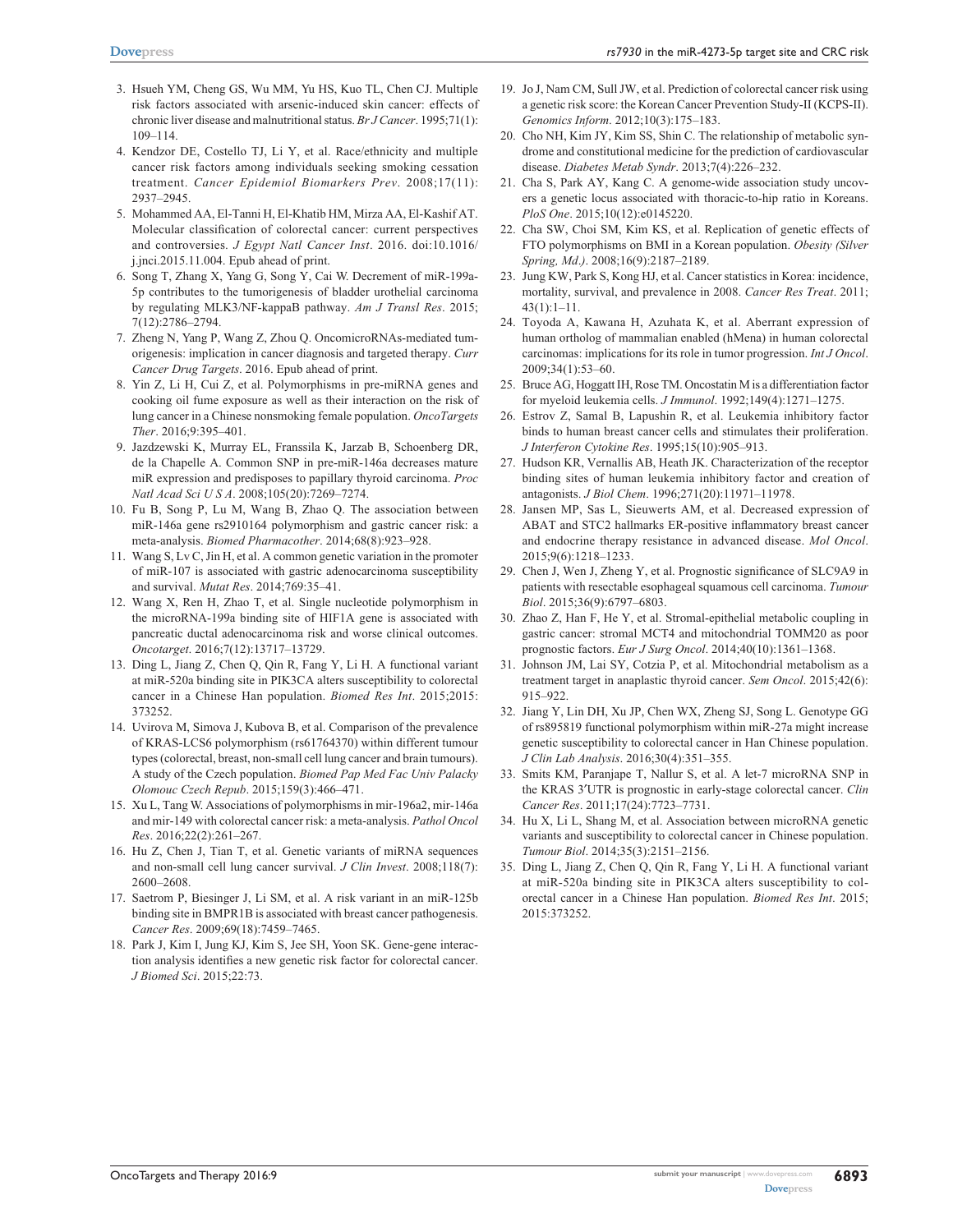# **Supplementary materials**

|                                              | Total                      | P-value             |                         |
|----------------------------------------------|----------------------------|---------------------|-------------------------|
|                                              | <b>Normal participants</b> | <b>CRC</b> patients |                         |
|                                              | $(n=1, 545)$               | $(n=620)$           |                         |
| Male (n)                                     | 956                        | 406                 | $0.116271$ <sup>a</sup> |
| Female (n)                                   | 589                        | 214                 |                         |
| Age (years) $(\pm$ standard deviation)       | 60.77 $(\pm 4.77)$         | 65.42 $(\pm 14.1)$  | 0.042277                |
| BMI ( $kg/m^2$ ) ( $\pm$ standard deviation) | 24.15 $(\pm 2.83)$         | 23.20 $(\pm 3.34)$  | 0.03692 <sup>b</sup>    |
|                                              |                            |                     |                         |

**Table S1** Demographic characteristics of CRC and normal participants of this study

**Notes:** <sup>a</sup> $χ$ <sup>2</sup> test. <sup>b</sup>Unpaired *t*-test.

**Abbreviations:** BMI, body mass index; CRC, colorectal cancer.

| <b>SNP</b> | Gene             | <b>Prediction A</b>            | <b>Prediction B</b>          |
|------------|------------------|--------------------------------|------------------------------|
| rs8117825  | <b>ZNF831</b>    | hsa-miR-3126-5p hsa-miR-337-3p | hsa-miR-135a-3p              |
|            |                  |                                | hsa-miR-337-3p               |
|            |                  |                                | hsa-miR-7845-5p              |
|            |                  |                                | hsa-miR-3126-5p              |
|            |                  |                                | hsa-miR-520g-5p              |
|            |                  |                                | hsa-miR-6873-5p              |
|            |                  |                                | hsa-miR-6875-5p              |
| rs4985036  | ABAT             |                                |                              |
| rs9970671  | ST6GALNAC3       |                                | hsa-miR-3663-5p              |
|            |                  |                                | hsa-miR-6801-5p              |
|            |                  |                                | hsa-miR-7152-3p              |
|            |                  |                                | hsa-miR-29b-5p               |
|            |                  |                                | hsa-miR-329-5p               |
|            |                  |                                | hsa-miR-4464 hsa-miR-4748    |
| rs16853287 | SLC9A9           | hsa-miR-128-3p hsa-miR-140-3p  | hsa-miR-128-3p               |
|            |                  |                                | hsa-miR-140-3p               |
|            |                  |                                | hsa-miR-216a-3p              |
|            |                  |                                | hsa-miR-3681-3p              |
| rs7930     | TOMM20           | hsa-miR-4273                   | hsa-miR-129-5p               |
|            |                  |                                | hsa-miR-2117                 |
|            |                  |                                | hsa-miR-375                  |
|            |                  |                                | hsa-miR-4273 hsa-miR-4677-5p |
|            |                  |                                | hsa-miR-6739-3p              |
|            |                  |                                | hsa-miR-7156-5p              |
| rs11861556 | PDP <sub>2</sub> |                                | hsa-miR-1207-3p              |
|            |                  |                                | hsa-miR-3617-3p              |
|            |                  |                                | hsa-miR-3927-5p              |
| rs17500814 | <b>ENAH</b>      | hsa-miR-3663-5p                |                              |
| rs 12678   | PITRM I          |                                | hsa-miR-6736-3p              |
| rs9129     | <b>PITRMI</b>    |                                | hsa-let-7a-5p                |
|            |                  |                                | hsa-let-7b-5p                |
|            |                  |                                | hsa-let-7c-5p                |
|            |                  |                                | hsa-let-7d-5p                |
|            |                  |                                | hsa-let-7e-5p                |
|            |                  |                                | hsa-let-7f-5p                |
|            |                  |                                | hsa-let-7g-5p                |
|            |                  |                                | hsa-let-7i-5p                |
|            |                  |                                | hsa-miR-202-3p               |
|            |                  |                                | hsa-miR-4458                 |
|            |                  |                                | hsa-miR-4500                 |
|            |                  |                                | hsa-miR-98-5p                |
| rs2561819  | <b>LIFR</b>      |                                |                              |

**Abbreviations:** SNP, single-nucleotide polymorphism; CRC, colorectal cancer; miRNAs, microRNAs.